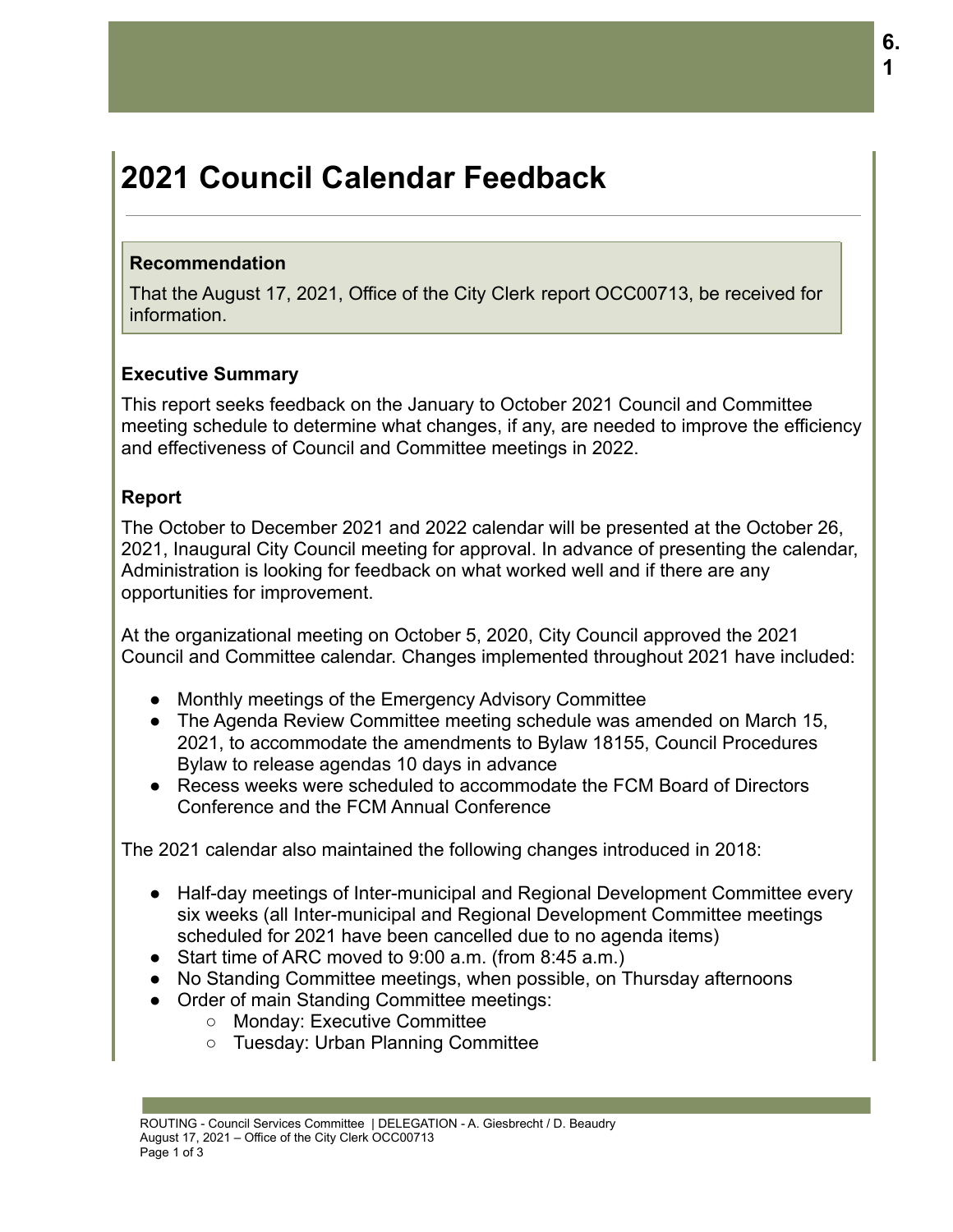○ Wednesday: Community and Public Services Committee

The October to December 2021 calendar proposes the following changes:

- Order of main Standing Committee meetings:
	- Monday: Community and Public Services Committee
	- Tuesday: Urban Planning Committee
	- Wednesday: Executive Committee

### **Corporate Outcomes and Performance Management**

#### **Corporate Outcome(s): Conditions of Success**